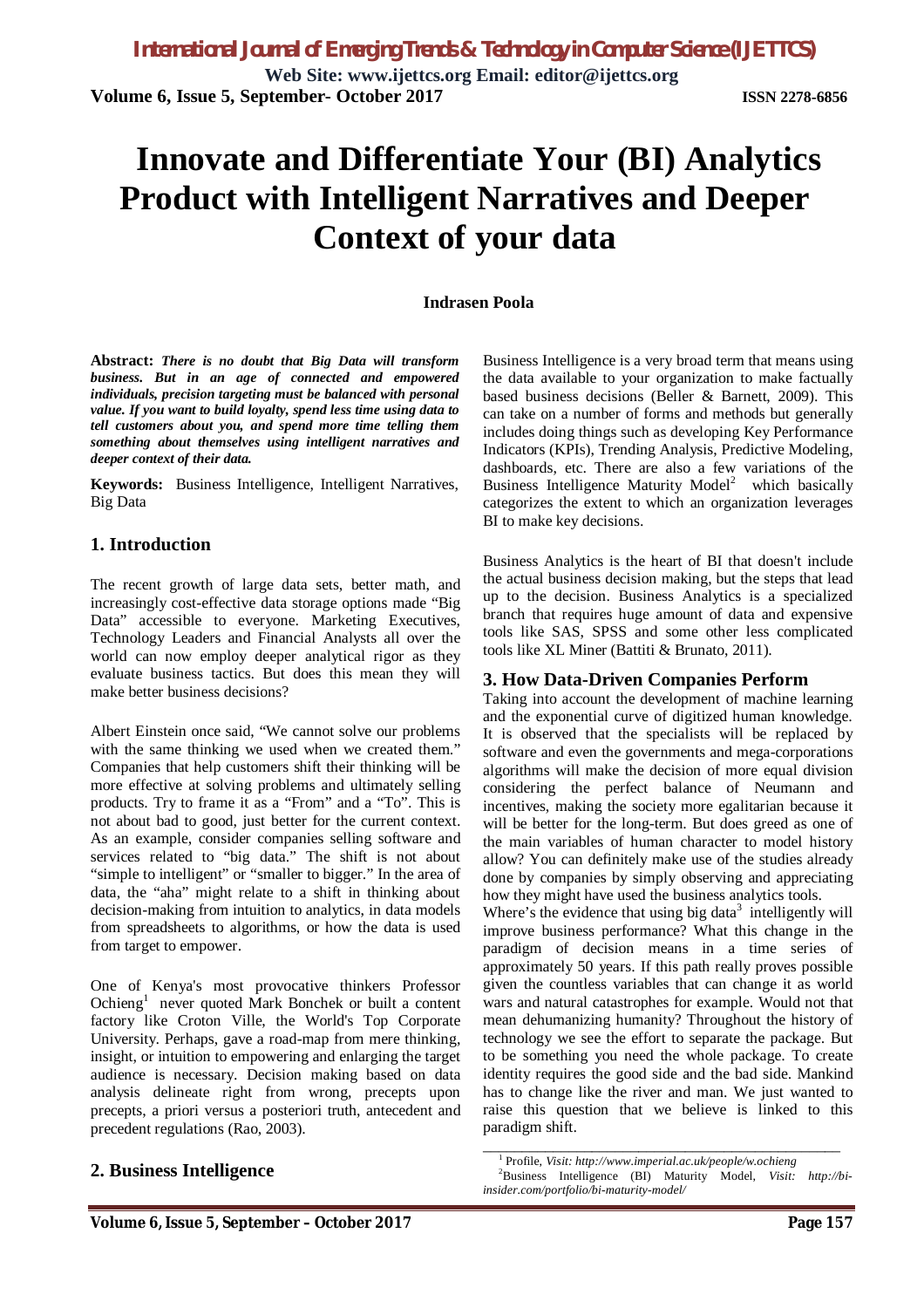**Web Site: www.ijettcs.org Email: editor@ijettcs.org**

**Volume 6, Issue 5, September- October 2017 ISSN 2278-6856**

## **4. How Intelligent Narrative Is Revolutionizing Business**

Today's enterprises have Big Data problems–a data collection that has grown so big that it has become difficult to handle it using traditional way. The explosion of data sources, technology, and business intelligence analytics is yielding a wealth of new business opportunities to provide success in today's business market with self-service analytics. Wealth management companies are using deep learning solutions for long-term value investing. They need innovative knowledge breakthrough, integrating country central banks, monetary, economic, fiscal policy impact on sectors supply, demand, company earning based asset pricing, market timing, long short strategy maximize risk adjusted return all with the intelligent narrative and deeper context of data.

Quantenstein is just one example of such an integrated software platform for automated long-term value investing that builds on the latest developments in Deep Learning technology. For a given investment universe (e.g. regions, industries, market cap categories) and set of constraints (e.g. portfolio size, dividend yield, holding period, transaction costs, ESG criteria), Quantenstein<sup>4</sup> optimizes client-specific financial performance metrics based on large quantities of fundamental accounting data to assemble tailored investment portfolios.

#### **4.1 Business Data Analysis**

Data centric style of decision making is Analytics. There is some campaign that your organization will be doing. Lot of marketing money is at stack. You review past data of campaigns and suggest where your marketing money needs to be spend. The purpose of any data and any system is to enable your business and be part of your Decision Support System. Intellectual analysis and context combined with data are key to making good decisions (Werbos, 1974).

#### **4.1.1 Real-time ad-hoc data exploration to identify what drives key metrics**

The over-riding aim of business data analysis must be to support great Customer Relationship Management. Any business investment that those not ultimately tend towards improving customer satisfaction is missing on the fundamental bedrock of the enterprise. Business data should lead to a better understanding of the belying motivations of the customer. When this is known, strategy formulation can be better on point.

Context is everything with analytics. Without deep context, data is just data. No purpose, no intelligence means no resultant decision benefit (Chen, 2012). But do not underestimate the complexity and commitment required to build this complex relationship. Also, in cases, when we are talking about data, we more likely are directed to math, science, machine, etc. We tend to forget the final audience of data display are human eyes. Business data is not only about being scientific, but also about bringing out the art to people. This is where innovation is necessary.

\_\_\_\_\_\_\_\_\_\_\_\_\_\_\_\_\_\_\_\_\_\_\_\_\_\_\_\_\_\_\_\_\_\_\_\_\_\_\_\_\_\_\_\_\_

#### **4.1.2 Where is the hurdle?**

A big obstacle to companies effectively using business data can be their business analytics product's limitations or inability to harvest data in the first place and a lack of clarity and consistency across an organization about what exactly they want to achieve with that data without the use of differentiation in the intelligent narratives (Dugas, 2017). Remember you are not in a business of technology for employing technology personnel to build those intelligent narratives. Ideal way is to select a BI platform that works on cloud which demands no hardware investments or any special skills to deploy and manage the system.

#### **4.1.2 What kind of intelligent narratives lead to better outcomes in business intelligence for the analytics product?**

The answer from constructive developmental psychology(Moldoveanu, 2015) is that business intelligence analytics product not only creates an intelligent narrative about the world, these are also very much aware about how they bring deep context about the data. A successful analytics product is always aware that any problem that is 'simple' is one that has been simplified, by someone for some purpose. (S)he will for example see that the business model canvas, an agile framework, a flexible value chain optimization model, an IT architecture, or a customer interaction approach will always have unidentified or hidden dimensions and consequently the model does not reflect what is happening in the 'real world'(Wixom, 2010). A comprehensive BI analytics product uses intelligent narrative and bring context to data, and then does both while doing. So it has mechanisms that enable it to conclude beyond dominant narratives, beyond what is salient.

# **5. Differentiation among Competing Business Analytics Technologies**

Tableau<sup>5</sup> is presently the "gold standard" of visualizations in this software category, but there are alternatives that might better fit your team - whether you're a team of one or a department of many, among other considerations. Tableau has a history of being the best for BI visualizations, but others are catching up in light of this past 2016 Gartner Magic Quadrant BI Report where you'll see there was a big shift and new rules on how they're ranked (Gartner's 2016 BI Magic Quadrant: Insights from Tableau, Qlik and Logi, 2016). Expect to find many choices with this type of question examples include BIME, Thinklayers, Plotly and Sisense.

#### **5.1.1 Tableau vs Microsoft Power BI**

Both solutions provide visualizations. With Power BI you choose the visualization first, then drag the data into it. In Tableau, you select the data and switch between visualizations on the fly. It's easier to jump between visualizations in Tableau.

\_\_\_\_\_\_\_\_\_\_\_\_\_\_\_\_\_\_\_\_\_\_\_\_\_\_\_\_\_\_\_\_\_\_\_\_\_\_\_\_\_\_\_\_

<sup>3</sup>Big Data: The Management Revolution, *Visit: https://hbr.org/2012/10/big-data-the-management-revolution* <sup>4</sup> Company Profile, *Visit: https://quantenstein.org*

<sup>5</sup> Tableau Software Review by Elizabeth Mazenko, *Visit: https://www.betterbuys.com/bi/reviews/tableau-businessintelligence/*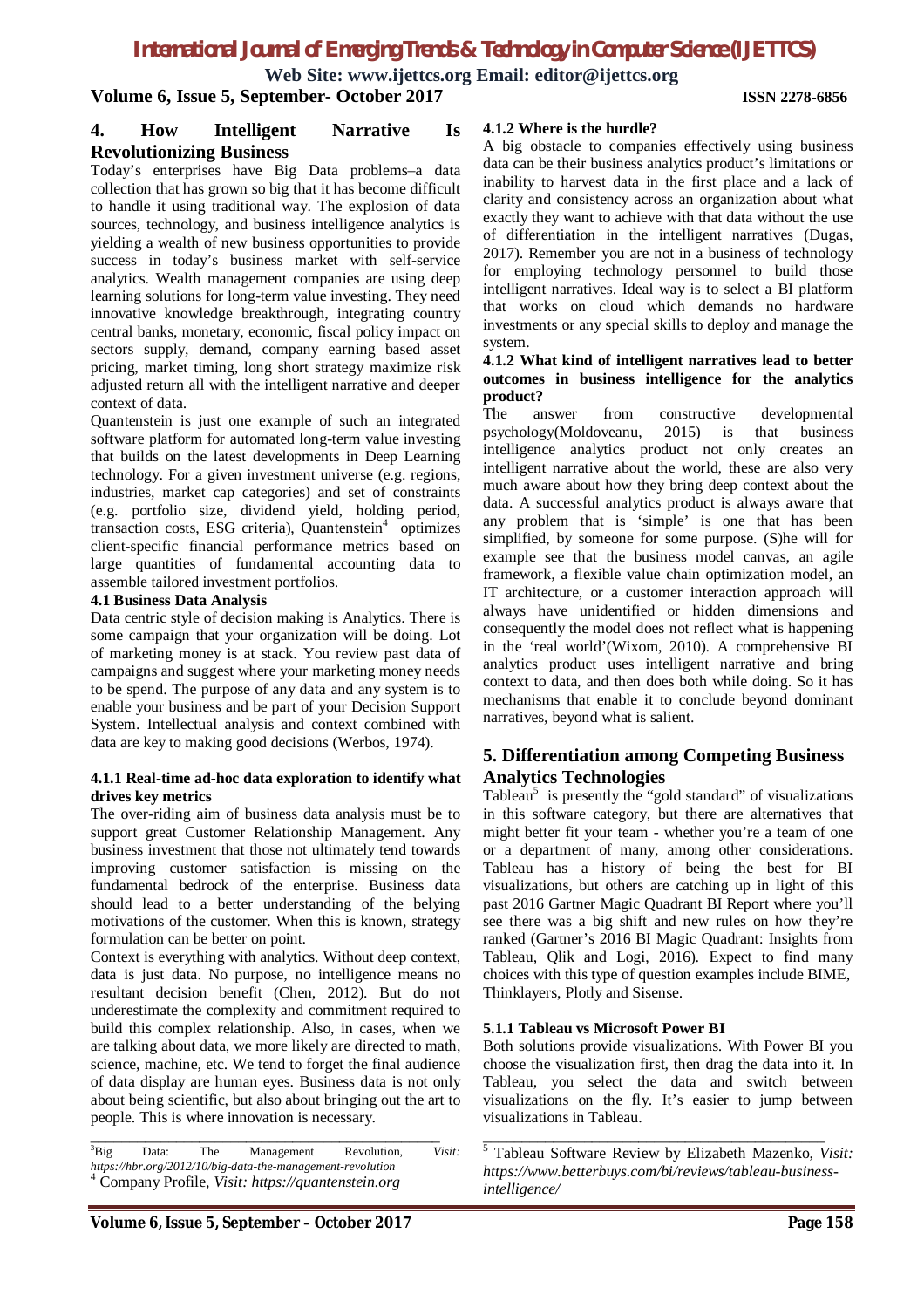**Web Site: www.ijettcs.org Email: editor@ijettcs.org**

**Volume 6, Issue 5, September- October 2017 ISSN 2278-6856**

When it comes to presenting data visually, both solutions take a different approach. Tableau has always had a strong focus on visuals, while Power BI has developed its data manipulation features first, but provides access to simple visualizations as well.



**Figure 1** With the underlying goal to make insights more accessible and empower average business people, everything seen through the user's perspective is a reflection of the market reacting to disruptive advancements.

#### **5.1.2 Tableau vs IBM Cognos**

When BI products are compared to Tableau, visualizations are always a significant consideration because Tableau is known as the best in this regard. If your sole purpose for a BI solution is to quickly create and share data visually, Tableau is a top contender. If visualizations are only a portion of what you're looking for, a full BI platform such as Cognos could be a better fit.

#### **5.1.3 Tableau vs Spotfire**

Tableau provides superior visualizations for graphs, dashboards and reports, but Spotfire also provides fine visuals compared to most BI tools. One detail that shouldn't be overlooked with both solutions is that they can each visually display outliers in a dataset. Many BI solutions for visualizations can accurately interpret trends, but not outliers. When a solution can't spot anomalies that skew trends, users make inaccurate assumptions. Tableau and Spotfire do not have this flaw. Tableau Public is free, embeddable most anywhere, super easy to use, and has support for tons of cool viz types (bullets, sparklines, etc). This is more of a visualization and inductive (vs. technical) analytics tool. Spotfire is not a web service per se. However, visualizations created using the software can be viewed in a browser. Spotfire supports the S+/R libraries from what we understand. There are more technical analytical elements in this tool.

# **6. Innovation in your Business Analytics Products**

Nowadays, everyone, from students to corporate executives and MNCs presence across continents needs to deal with massive amounts of data. Without proper analysis and understanding of data, both individual professionals and companies will not be able to utilize the data they deal with. That is where the concept of data visualization steps in (Tufte, 1998). Basically denoting presentation of data in an easy to comprehend graphical and pictorial format, Data visualization enables users to gain more insight and make their points clearer to others.



**Figure 2**Drawing Tools and Annotations with Anychart

#### **6.1 Make your business decisions with a data driven approach**

As data analytics are now an integral part of business life, more and more companies elaborate strategies to manage it effectively and make the most out of it. In today's fast paced business world, smart data analysis tools are essential to successfully manage a business. We have never been exposed to so much information as we are today, nor have we been exposed to so much data collection. Raw data make an increasing part of any business; it is no longer ignored, and needs to be dealt with.



**Figure 3**Smart data is data that has been contextualized, and tells a business something without meandering or time wasted on testing that doesn't yield great new information - Courtesy InetSoft

#### **6.1.1 Growing your business with Freemium Business Data Analysis Tools**

Free tools for such reporting could be Python with Matplotlib or SeaBorn, you can use Qlikview (Desktop version) which is completely free without a need for trial license, you can use R with Shiny or Bokeh, you can use Excel assuming data volume is low, you can also try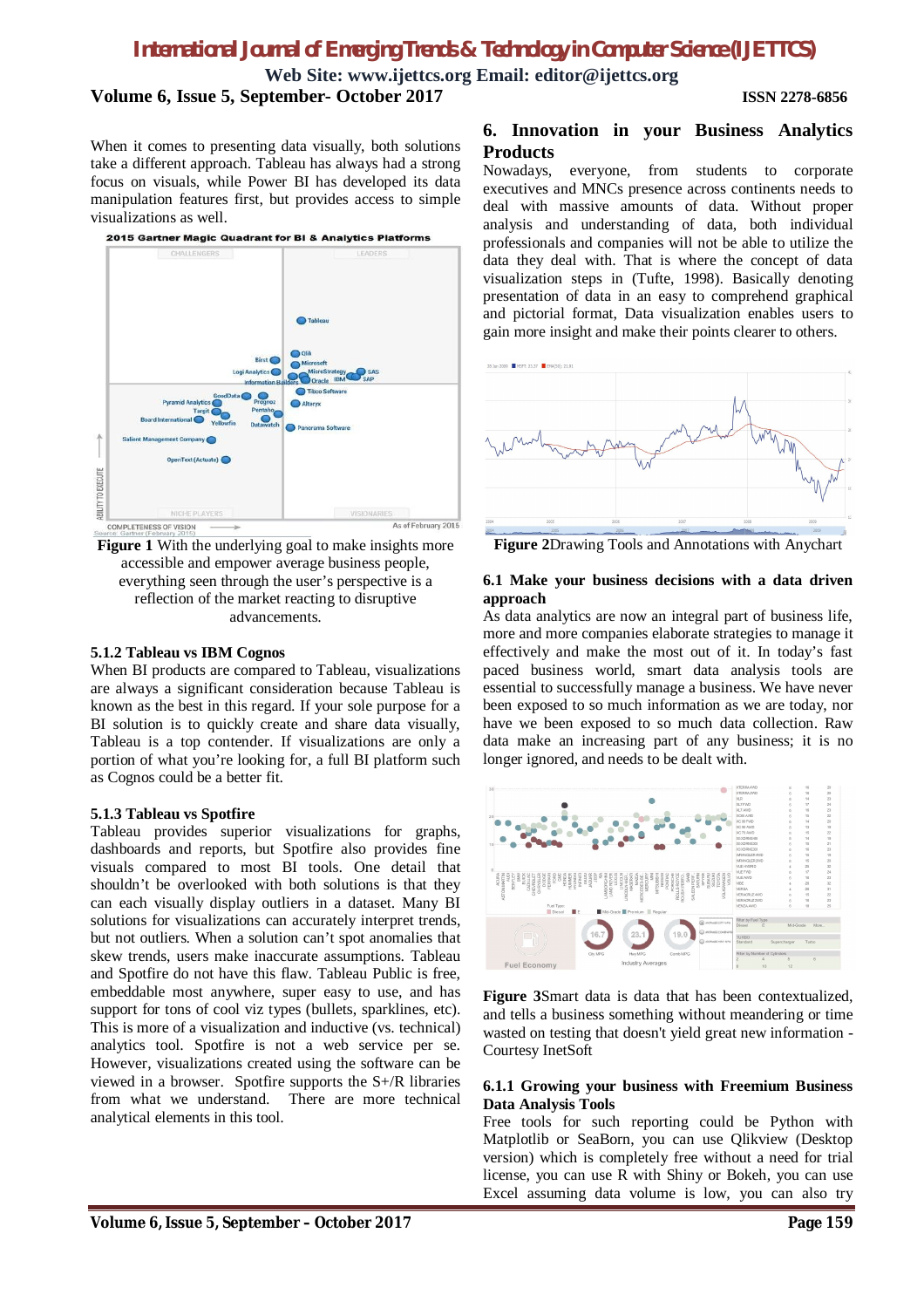**Web Site: www.ijettcs.org Email: editor@ijettcs.org**

# **Volume 6, Issue 5, September- October 2017 ISSN 2278-6856**

Pentaho, SpagoBI for free use, and RapidMiner. Helical Insights is onther open source Business Intelligence Platform.

#### **6.1.3 Customization is the need of the Time**

Efficiency is the language business intelligence warrants as it needs to blaze through intelligent narrative while keeping conversations smart and relevant. The trouble with data analysis is that you first need to know what question it is you want to answer. Preparing the questions you need to ask and having a thorough understanding of the data you're modelling will make it quicker to get to the answer you're looking for. There are a handful of free tools available in the market but most of them have limited capabilities. Some does the job absolutely fine although it's not enough that you rely on free solutions alone.

|            | $\mathbf{1}$ | $\bar{2}$ | $_{3}$ | 4     | 5     | 6     | $\tau$ | 8     | 9     | 10    | 11    | 12    |
|------------|--------------|-----------|--------|-------|-------|-------|--------|-------|-------|-------|-------|-------|
| 2016-01-01 | 7.574        | 3.915     | 4.165  | 3,993 | 4.134 | 4.017 | 4.257  | 4,334 | 4,080 | 4,340 | 3.505 | 1.362 |
| 2016-02-01 | 10.376       | 4.264     | 4.022  | 4.147 | 4.111 | 4.277 | 4.208  | 4.257 | 4.388 | 3.748 | 1.783 |       |
| 2016-03-01 | 7.909        | 2.509     | 2.689  | 2.637 | 2.716 | 2.659 | 2.682  | 2.751 | 2.390 | 1.191 |       |       |
| 2016-04-01 | 4.850        | 1.455     | 1.472  | 1.503 | 1.505 | 1.473 | 1.523  | 1.359 | 685   |       |       |       |
| 2016-05-01 | 3.714        | 959       | 1.054  | 1.089 | 988   | 1.122 | 932    | 504   |       |       |       |       |
| 2016-06-01 | 2.534        | 683       | 653    | 637   | 645   | 556   | 333    |       |       |       |       |       |
| 2016-07-01 | 1.965        | 461       | 458    | 485   | 413   | 246   |        |       |       |       |       |       |
| 2016-08-01 | 1.525        | 354       | 358    | 284   | 179   |       |        |       |       |       |       |       |
| 2016-09-01 | 1.131        | 256       | 201    | 152   |       |       |        |       |       |       |       |       |
| 2016-10-01 | 873          | 147       | 95     |       |       |       |        |       |       |       |       |       |
| 2016-11-01 | 726          | 81        |        |       |       |       |        |       |       |       |       |       |
| 2016-12-01 | 448          |           |        |       |       |       |        |       |       |       |       |       |
|            |              |           |        |       |       |       |        |       |       |       |       |       |

**Figure 4** Cohort table to help visualize data by Cluvio

If you are looking for a SQL based analytics platform, you should check out Cluvio or Datapine. R, the open-source language for statistical programming, can be embedded into Apache using RApache to help you customize and examine all key performance indicators instantly at a glance. Beside Processing.js, there is a plethora of Javascript libraries that can support your development process. First, evaluate the pros and cons of the two options SVG and Canvas (ExCanvas for IE) and then choose a fitting library.

#### **6.1.4 Visualization is core to differentiation of any BI Analytics Product**

Some think visualizations alone are an effective form of communication, providing executives with all the information they need to extract valuable insights(SciDev.Net , 2016). If you have your own data set and you want to visualize it, options range from a BI tool that is the most user friendly (something like Tableau) to D3, which gives you the most control but requires the most time and technical abilities to produce a finished product. There are several business intelligence analytics products that are being used for data visualization these days. Before you select one such app for business intelligence needs, considering factors like licensing, integration with existing platforms and usability becomes necessary.

| <b>Raw unprocessed data</b>           |                             |         |          |                |                            | Information                           | (trends and patterns within the data) |  |  |  |  |
|---------------------------------------|-----------------------------|---------|----------|----------------|----------------------------|---------------------------------------|---------------------------------------|--|--|--|--|
| A1<br>AL<br>AK                        | <b>AM</b>                   | AN      | $40^{1}$ | $\overline{M}$ | AO.                        | SciDevNet<br>Digital divide: the data |                                       |  |  |  |  |
| Income G OECD me Fixed UL             | 1985                        | 1987    | 1988     | 1989           | 1990                       |                                       |                                       |  |  |  |  |
| Usper mi-non-OFCC Albania             | 310 126                     | 320     | 330,669  | 3.45.001       | 360.53                     |                                       |                                       |  |  |  |  |
| Upper milinon-OECCAlgeria             | 1220333                     |         |          |                | <b>FORES</b>               | 16                                    |                                       |  |  |  |  |
| High incornon-OECCAndorra             | 164,270                     |         | 200 131  | 223, 242       | 253.91                     |                                       |                                       |  |  |  |  |
| Upper minnon OECCAngola               | 415.113                     | 535.18  | 561 080  | 528.844        | 604.24                     | <b>Yie</b>                            |                                       |  |  |  |  |
| i High incornon-OECC Antigua and Barb | 87,356                      | 107     | 128,502  | 156.822        | 198.86                     | $\mathbf{r}$                          |                                       |  |  |  |  |
| Usper milingn-OECCArgentina           | <b><i><u>PECASS</u></i></b> |         |          |                | <b>FERRIS</b>              |                                       |                                       |  |  |  |  |
| Lower micron-OECCAnmenia              | 8000888                     |         |          | <b>ABREES</b>  | <b>HORAGE</b>              |                                       |                                       |  |  |  |  |
| High incor OECD me Australia          | EXCESSE                     |         |          |                | PERSON                     |                                       |                                       |  |  |  |  |
| High incor OECD me: Austria           | <b>ECONOMIC</b>             |         |          |                | <b>HORAGE</b>              |                                       |                                       |  |  |  |  |
| Usper mirnan-OFCC Azerbaian           | <b>EUGRESS</b>              |         |          |                | <b>FFERES</b>              | 360<br>200                            |                                       |  |  |  |  |
| High incornon-OECCBahamas             | 526.647                     | 60      | 678,654  | 741, 901       | \$64.15                    |                                       |                                       |  |  |  |  |
| High incornen OECC Bahrain            | 746,074                     | 788.84  | 893.615  |                | 978.111 mmmmm              | 160                                   |                                       |  |  |  |  |
| Low inconnon-OECC Bangladesh          | 0220323                     |         | ------   |                | <b>NONESS</b>              |                                       | wattenal income<br><b>Girl</b>        |  |  |  |  |
| High incornery OFCC Rarbados          | 564,449                     |         | 664 974  | $\infty$       | \$97.75                    |                                       | <b>B</b> Mich<br><b>Divor niddle</b>  |  |  |  |  |
| Usper mi non-OECC Belarus             | <b>EXCESSE</b>              |         |          |                | 222324                     | $\overline{2}$                        | <b>B</b> Lower middle                 |  |  |  |  |
| High incor OECD me Belgium            | *******                     |         |          |                | <b><i><u>FORES</u></i></b> | 2h0<br>1.00<br>3.00<br>n int          | <b>E</b> Lowing                       |  |  |  |  |
| Usper milingen OFCC Relize            | \$2,872                     |         | 133,950  | 171.189        | 109.36                     | Subscriptions per person              |                                       |  |  |  |  |
| Low incor non-OECC Benin              | 116 784                     | 120,216 | 136,818  | 145 805        | 154.00                     |                                       |                                       |  |  |  |  |

**Figure 5**Brining intelligent narrative and deeper context to business data with the help of data visualization tools

In between these two, you will find web tools like Infogram that will require you to work within some tight constraints, or JavaScript charting libraries like ZingChart that tech some of the technical time out of drawing charts for the browser as mentioned above, but still let you customize the end product as much as you would like. For simple things like charts creating in a few clicks, sharing, printing or export to image, Vizydrop, a Data Visualization Software is also a great addition around intelligent narratives. For complex stuff, Google Fusion tables are perfect(Hector Gonzalez, 2010).

The Roosboard search driven is a desktop and also handheld user-friendly business intelligence tool drives major success for the business by analyzing the business performance in a right way. Manyeyes is relevant if your data is in check and you just want a visualization engine. You can try the cloud-based application AnswerMiner that you can run in your browser. Inetsoft offers a drag-anddrop interface for dashboard creation and data mashup. Silk is a really powerful graphDB with a super simple WYSIWYG editing or visualization engine on top. Databox has a beautifully designed and powerful Web application or mobile application and offers several oneclick integrations. Then, there is also Quandl, which combines the datasets and the DataViz, but you're somewhat beholden to their data sets and their themes(Thomas, 2017).



**Figure 6**Automatic Charts by AnswerMiner

Custom built solutions may be a good alternative for specific visualization methods that are missing in the existing services. D3.js - Data-Driven Documents is known to be a good library for data visualization. Some other visualization solutions are Protovis, Raphael, Javascript Infovis Toolkit, AnyChart JS Charts, AnyStock Stock/Financial JS Charts, AnyGantt JS Gantt Charts, AnyMap JS Maps, ZingCharts and HighCharts. Through